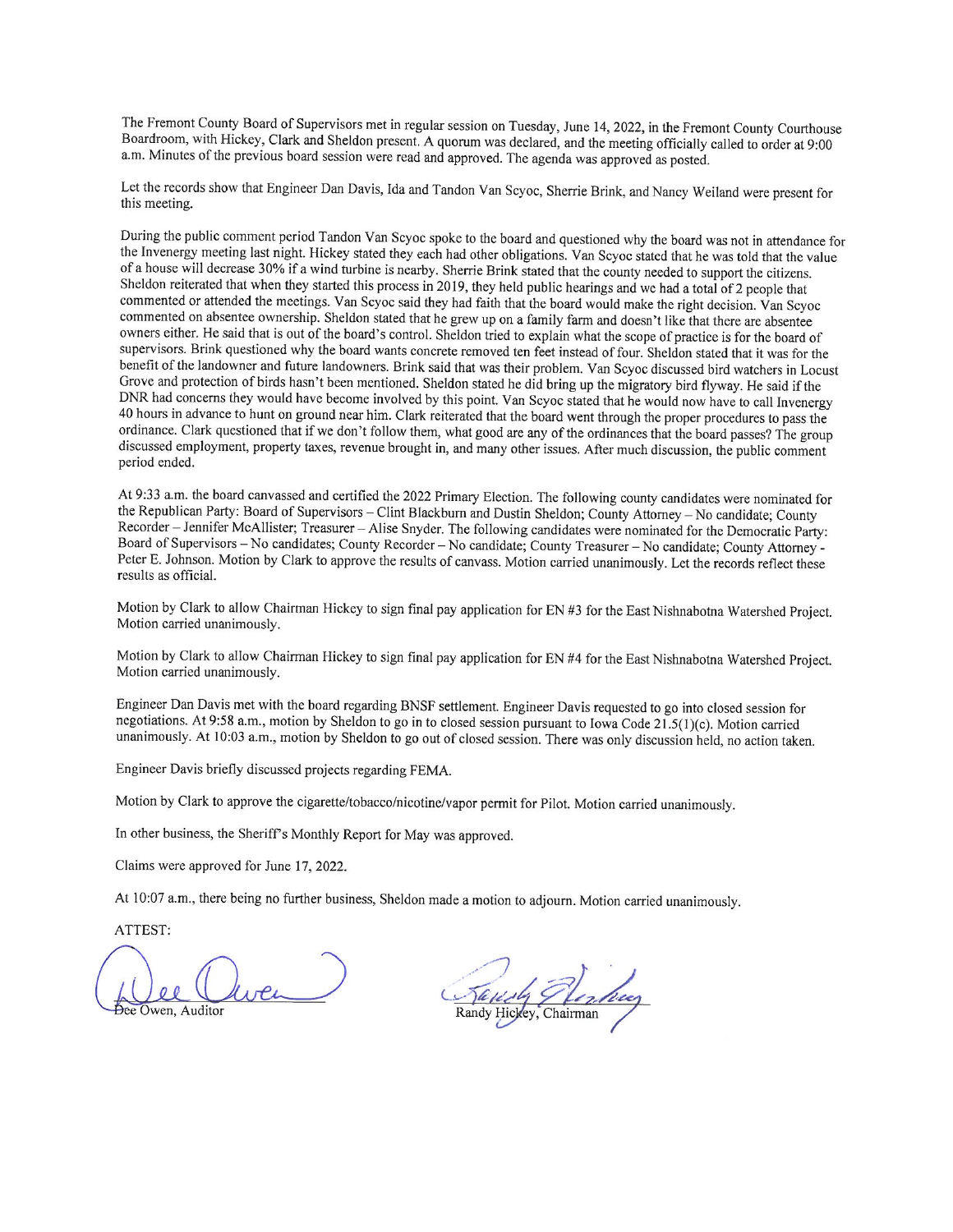## **Claims June 17, 2022**

| <b>General Basic Fund</b>                                        |                | Janet Lemrick                                               | 116.00           |
|------------------------------------------------------------------|----------------|-------------------------------------------------------------|------------------|
| Veterans Affairs Commission                                      |                | Jannine Edwards                                             | 116.00           |
| Justin Driever                                                   | 36.00          | Denise Jardon                                               | 116.00           |
| Patrick Gilson                                                   | 50.00          | Nancy Johnson                                               | 20.00            |
| Fred Moyer<br>Phillip Peters                                     | 36.00<br>44.00 | Barbara Lamb                                                | 116.00<br>116.00 |
| John Travis                                                      | 44.00          | Carolyn Maher                                               | 116.00           |
| Food & Provisions                                                |                | Mary Susan Berry<br><b>Beth Mincer</b>                      | 116.00           |
| Dollar General Charged Sales                                     | 19.95          | Nancy Buckalew                                              | 116.00           |
| Sysco Lincoln                                                    | 811.61         | <b>Steve Owen</b>                                           | 24.00            |
| Clothing & Dry Goods                                             |                | Ruth Paper                                                  | 116.00           |
| Charm-Tex                                                        | 1,416.06       | John Rex Smith, Jr.                                         | 116.00           |
| Dollar General Charged Sales                                     | 4.50           | Lois J. Whitehead                                           | 20.00            |
| <b>Custodial Supplies</b>                                        |                | <b>Rural Services Basic Fund</b>                            |                  |
| Valeri Albertsen                                                 | 240.00         | Sanitation & Disposal Services                              |                  |
| Dollar General Charged Sales                                     | 23.00          | Fremont Co Sanitary Landfill                                | 4,427.92         |
| Great Western Bank                                               | 93.48          | <b>Secondary Road Fund</b>                                  |                  |
| Tunnicliff, Inc. dba JB Parts                                    | 9.99           | Asphalt & Asphalt Products                                  |                  |
| Sysco Lincoln                                                    | 160.50         | Denco Corp                                                  | 74,956.00        |
| Lubricants                                                       |                | Cover Aggregate & Sand                                      |                  |
| <b>Larson Motors</b>                                             | 1,194.54       | Schildberg Constr Co Inc                                    | 2,279.10         |
| Minor My Parts & Access                                          |                | Parts (non motor vehicle)                                   |                  |
| Tunnicliff, Inc. dba JB Parts                                    | 56.98          | <b>CINTAS LOC 749</b>                                       | 48.31            |
| Jones Automotive                                                 | 175.00         | Fuels                                                       |                  |
| Minor Equip & Hand Tools                                         |                | Red Oak Welding Supplies, Inc.                              | 194.85           |
| Arrowhead Forensics Arrowhead                                    | 1,214.95       | Sapp Brothers Truck Stops Inc                               | 4,650.00         |
| Kiesler's Police Supply, Inc.                                    | 2,068.20       | Tires & Tubes                                               |                  |
| Medical & Laboratory Supplies                                    |                | Sapp Brothers Truck Stops Inc                               | 368.00           |
| Dollar General Charged Sales                                     | 12.35          | Minor My Parts & Access                                     |                  |
| Wearing Apparel & Uniform                                        |                | Cornhusker International Truck                              | 43.22            |
| Great Plains Uniforms LLC                                        | 450.00         | Freightliner Truck Center Co                                | 24.46            |
| Other                                                            |                | Hawkeye Truck Equipment                                     | 345.99           |
| Great Western Bank                                               | 114.37         | Tunnicliff, Inc. dba JB Parts                               | 36.99            |
| <b>Board Proceedings</b>                                         |                | MHC Kenworth                                                | 71.03            |
| The Hamburg Reporter Nebraska                                    | 224.00         | <b>O'Reilly Auto Parts</b>                                  | 35.88            |
| Postage & Mailing                                                |                | Road Builders Mach. & Sup. Co.                              | 764.67           |
| <b>Pitney Bowes</b>                                              | 119.88         | Stationery & Forms                                          |                  |
| Postmaster                                                       | 1,650.00       | Kriegler Office Equipment                                   | 20.73            |
| Employee Mileage & Subsistence                                   |                | Telephone & Telegraph Services                              |                  |
| <b>Troy Housh</b>                                                | 35.69          | Windstream Iowa Communication                               | 123.14           |
| Telephone & Telegraph Services<br>Richardson Sanitation Scott Ri | 51.00          | <b>Engineering Services</b><br>Schneider Geospatial LLC     | 6,624.00         |
| Windstream Iowa Communication                                    | 48.25          | Medical & Health Services                                   |                  |
| Data Processing Services                                         |                | County Employee                                             | 24.40            |
| Solutions, Harris Local Gov                                      | 120.35         | County Employee                                             | 150.12           |
| Educational & Training Service                                   |                | C. J. Cooper & Associates Inc.                              | 35.00            |
| Great Western Bank                                               | 282.34         | Eyecare Associates of SW Iowa                               | 125.00           |
| Natural Gas, LP Gas, Fuel Oil                                    |                | County Employee                                             | 61.30            |
| <b>Black Hills Energy</b>                                        | 606.88         | County Employee                                             | 55.21            |
| <b>Buildings</b>                                                 |                | County Employee                                             | 115.57           |
| Dollar General Charged Sales                                     | 23.00          | County Employee                                             | 103.56           |
| Jones Automotive                                                 | 12,000.00      | County Employee                                             | 48.48            |
| Office & Data Proc Equip Maint                                   |                | County Employee                                             | 225.00           |
| IA Dept of Public Safety ATTN:                                   | 1,303.50       | County Employee                                             | 138.22           |
| <b>Mainstay Systems</b>                                          | 1,528.00       | Natural Gas, LP Gas, Fuel Oil                               |                  |
| Verizon Connect NWF, Inc.                                        | 258.00         | <b>Black Hills Energy</b>                                   | 231.15           |
| Miscellaneous Repair & Maint                                     |                | <b>Electric Power</b>                                       |                  |
| Jones Automotive                                                 | 1,587.66       | Atchison-Holt Elec.Co-Op                                    | 125.60           |
| Buildings - Rental                                               |                | <b>Bluffs Electric</b>                                      | 227.50           |
| General Basic Fund                                               | 60.07          | Motor Vehicle Equipment                                     |                  |
| Office Equipment                                                 |                | Country Tire-Shenandoah                                     | 16.03            |
| Des Moines Stamp Mfg.Co.                                         | 32.90          | MHC Kenworth                                                | 650.97           |
| Custodial                                                        |                | <b>Tort Liability</b>                                       |                  |
| <b>CINTAS LOC 749</b>                                            | 30.00          | IA Communities Assurance Pool                               | 26,948.50        |
| <b>General Supplemental Fund</b>                                 |                | Real Property Insurance                                     |                  |
| Employee Mileage & Subsistence                                   |                | IA Communities Assurance Pool                               | 29,445.00        |
| Cindy Bebout<br>Penny Bredensteiner                              | 7.02<br>17.55  | <b>Equipment Insurance</b><br>IA Communities Assurance Pool |                  |
| Sandra K. Bugg                                                   | 32.76          | <b>Extermination Services</b>                               | 48,162.20        |
| Kyle Wilson Dankof                                               | 22.23          | Jeff Vrba ResCom Services                                   | 98.98            |
| Denise Claiborne                                                 | 12.87          | Debt Service ISICS Radio Proj                               |                  |
| Gale H. Fengel                                                   | 7.12           | General Oblig Bond Redemption                               |                  |
|                                                                  |                |                                                             |                  |